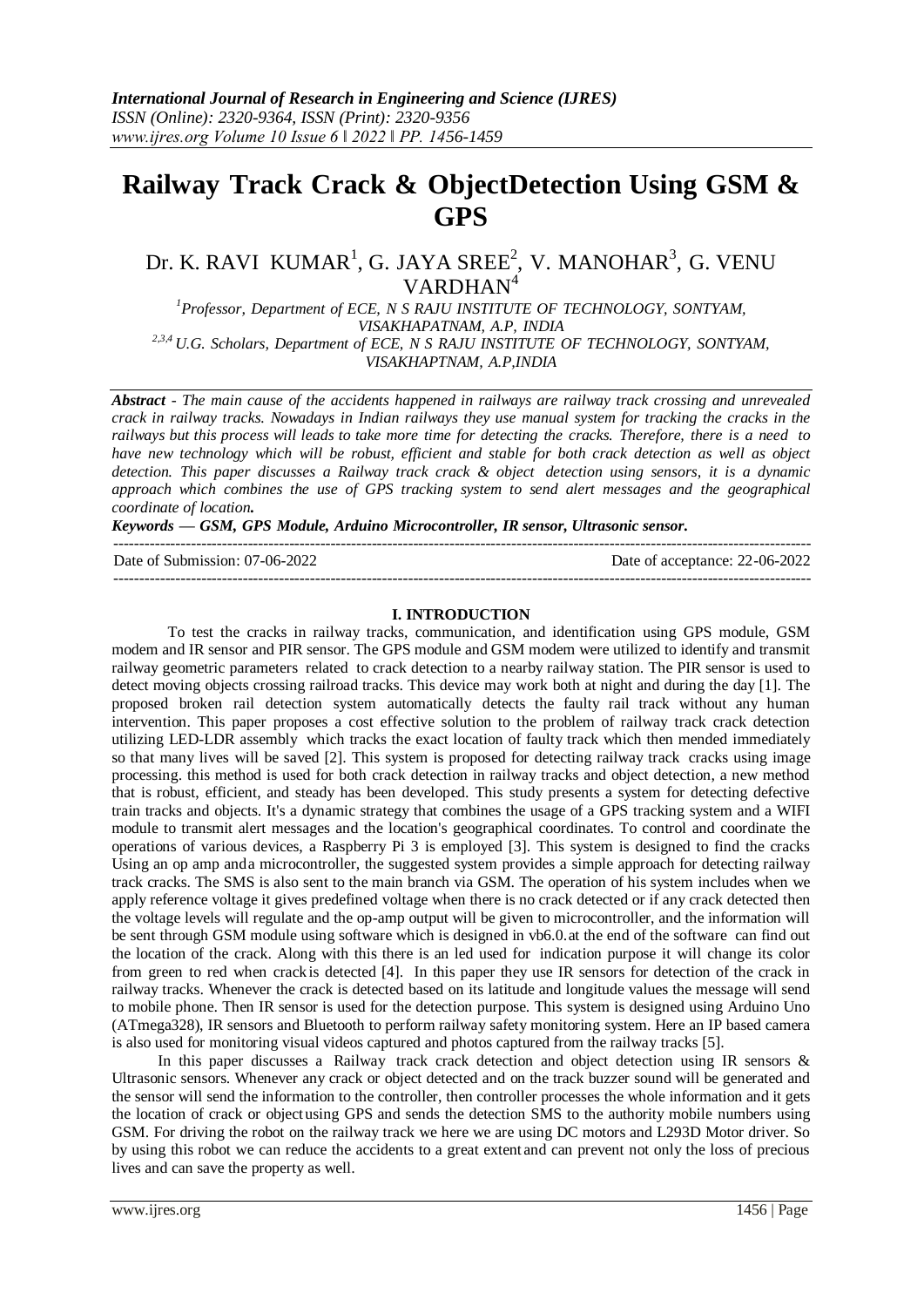The paper is organized as follows : section II is an Overview of the proposed system. The results of the proposed system have been discussed in section III followed by conclusions in section IV.

#### **II. PROPOSED SYSTEM**

In this paper Interfacing of two IR sensors with the Arduino Uno are used to check damage or crack present in the track of the railway line. A GPS receiver is also interfaced with the microcontroller to determine the exact location of the crack on the railway track. Two DC motors are used to move the robot in forward & backward directions. The architecture of the proposed system also consists of a 16x2 LCD display, interfaced with the microcontroller for the display purpose.

Another feature that is being added in this paper is along with crack detection is Object detection . An ultrasonic sensor is used to detect the object which present in front of the robot. After finding any object first the robot will generate the buzzer sound for 15sec after the delay it will again check whether the object still present or not if still the object is detected then the message of object detection will be send using GSM and GPS modules. After finding any crack or object it will send message along with location to the controller of the robot, Near by station & to the train which is coming on that track.

Fig.1. shows the block diagram of "Railway track Crack detection and object detection using GSM & GPS". The system consists of Arduino Uno, LCD Display, GPS, GSM, Ultrasonic sensor, IR sensors, buzzer, battery source and DC Motor. The Arduino Uno microcontroller, which acts as a brain of the system.



**Fig. 1: Block Diagram**

This microcontroller controls the circuit function. Various components are interfaced with this microcontroller. The hardware components used in this system requires regulated power supply for the operation. This power is provided by the rechargeable battery connected in the system. In this system we have interfaced two IR sensors with the microcontroller to check damage or crack present in the track of the railway line. ultrasonic sensor is used to detected the objects present on the tracks. A GPS receiver is also interfaced with the microcontrollerto determine the exact location of the crack on the railway track. Then through by using GSM microcontroller will send the message for near railway station and main authority. Two DC motors are used to move the robot in forward direction. The architecture of the proposed system also consists of a 16x2 LCD display, interfaced with the microcontroller for the display purpose, and a buzzer to generate beep sound after detecting any crack or object.

### **III. RESULT**

Fig. 2 is the final result & Fig. 3 shows the outcome of the Robot which will be sent to the authority mobile numbers. Those messages are shown in Fig.3.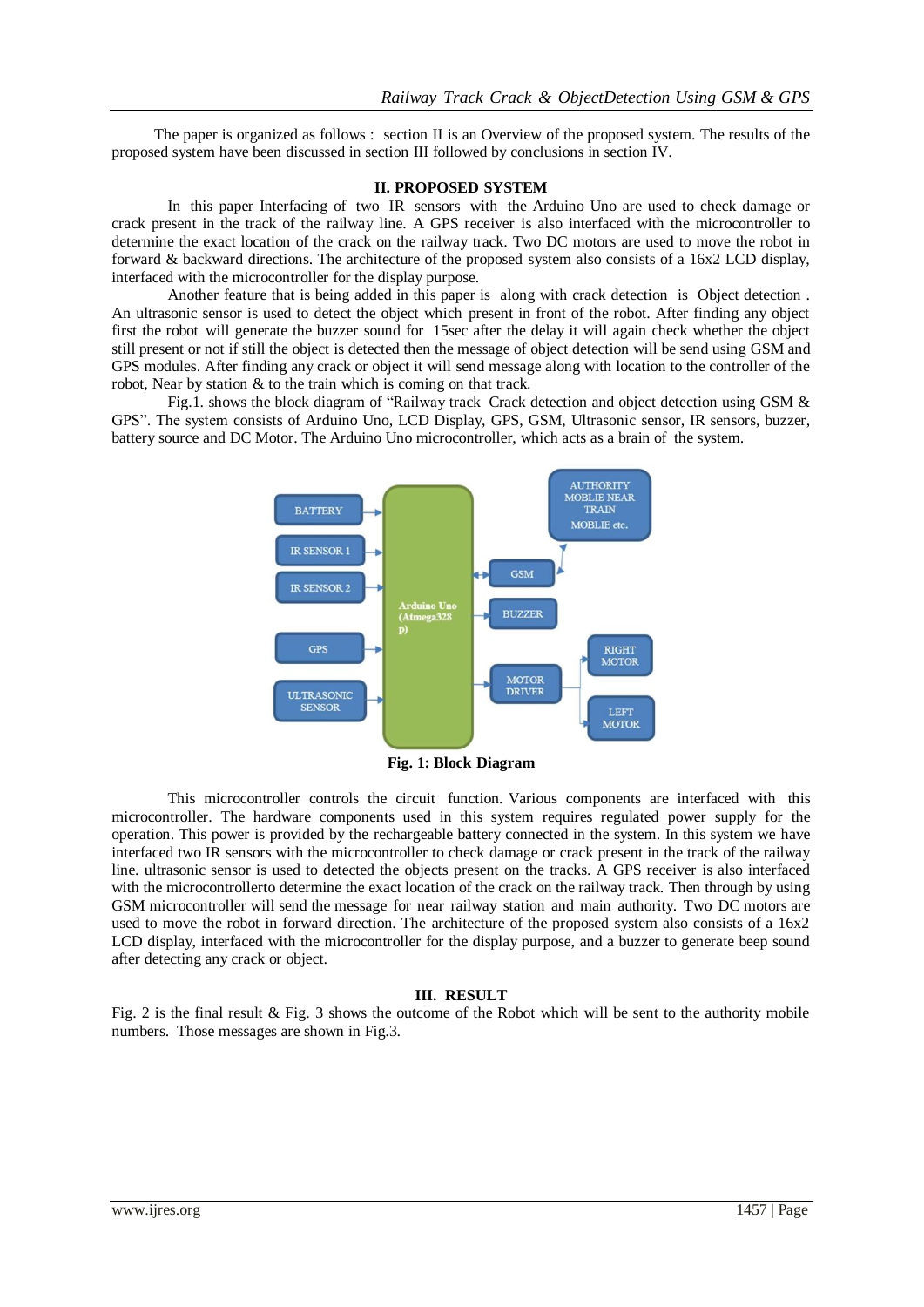

**Fig. 2: Final Result**



**Fig. 3: Message to the authority numbers after detection of crack and object**

#### **IV. CONCLUSION**

In order to improve the safety for transportation in railways this robot will help efficiently, which facilitates better safety standards of railway tracks for reducing rail accidents due to unrelieved cracks and obstacle on railway tracks. This robot is designed not only to detect cracks and objects but to work efficiently and accurately which leads to reduce the time and provides better results. this robot will help to find out the cracks and objects and the information of detection will be forwarded to the authority mobile numbers quickly By using GPS it will get the exact location of the crack or object and sends the message using GSM, and the buzzer will produce a beep sound whenever the crack or object detected. So by implementing this robotic vehicle will avoid accidents to a great extent and can save many human lives.

#### **REFERENCES**

- [1]. Lad, P., & Pawar, M. (2016) "Evolution of Railway track crack Detection system" 2016 2nd IEEE International Symposium on Robotics and Manufacturing Automation (ROMA), pp. 145-148, doi:10.1109/roma.2016. 7847816.
- [2]. K. Bhargavi and M. Janardhan Raju "Railway Track Crack Detection Using Led-LDR Assembly, International Journal of Advanced Research in Electronics and Communication Engineering (IJARECE), vol. 3, no. 9, pp. 1230-1234, 2014.
- [3]. Rijoy Paul, Nima Varghese, Unni Menon, Shyam Krishna, "Railway Track Crack Detection Rijoy", International Journal of Advanced Research and Development, Volume3, pp. 123-126, Issue3(2018).
- [4]. Mr. Anand S. Muley, Mr. Siddhant B. Patil2, Prof. A.H.Shelar, "Railway Track Crack Detection based on GSM Technique", International research journal of engineering and technology (IRJET), Volume: 04, pp. 1252-1254, Issue: 01/jan2017.